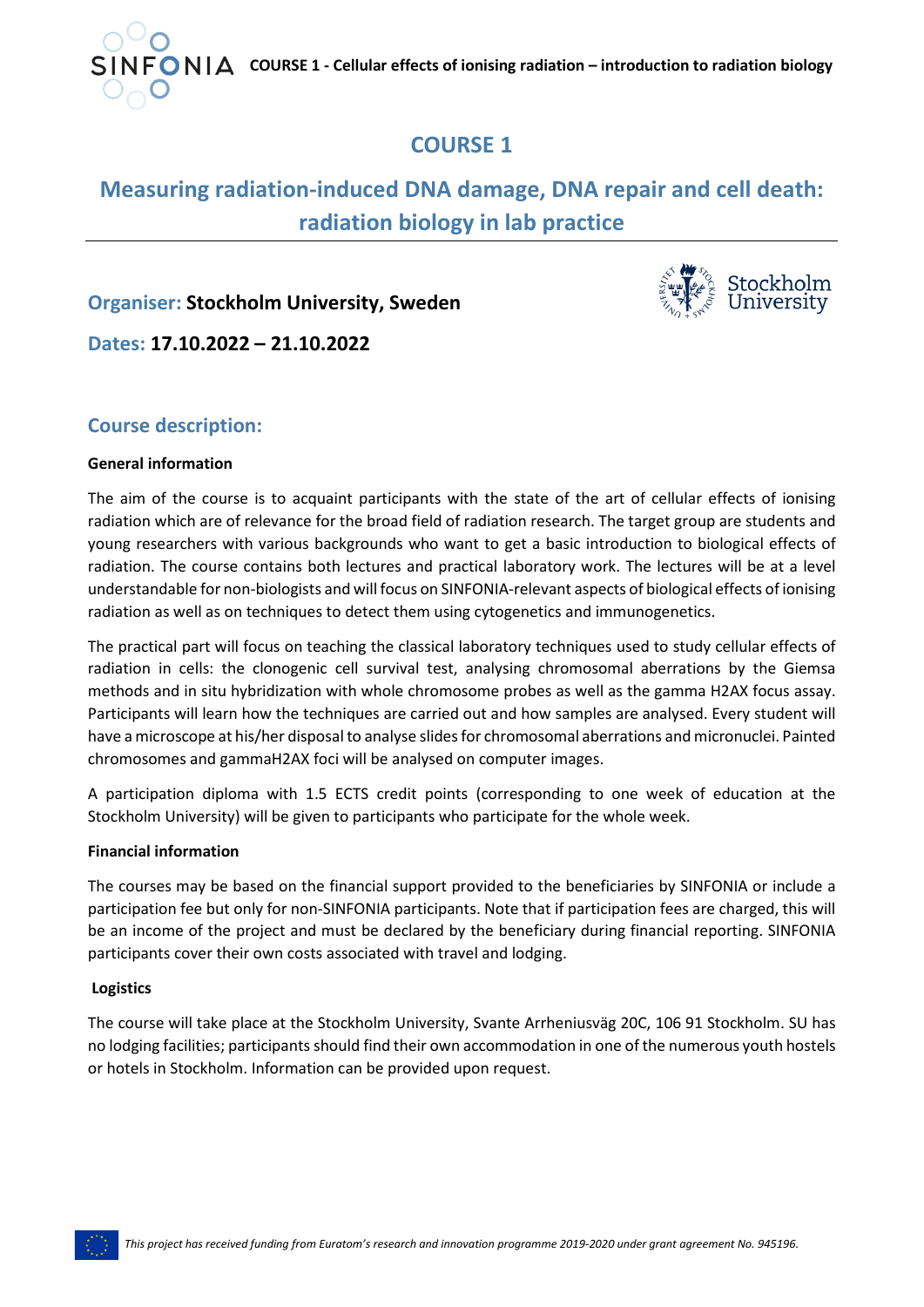

**COURSE 1 - Cellular effects of ionising radiation – introduction to radiation biology**

#### **Application**

**Please submit your application by email to Andrzej Wojcik at andrzej.wojcik@su.se.** Please include the following documents:

- 1. A letter of application
- 2. A CV with a description of the scientific career
- 3. A supporting letter from the supervisor/head of laboratory

The **deadline for applications is August 31st, 2022**. Confirmation of participation will be sent by **Friday, September 9th, 2022**.

**The number of participants is limited to 12.**

#### **Course contents and laboratory activities:**

The course is divided into lectures and laboratory work as described below. **Lectures** will take place in **Room E306**. **Practical work** will take place in **Room E214**.

### **Programme:**

#### **Monday, 17 October**

|               | 09:00 - 10:15 Lecture: Radiation-induced DNA damage, repair and cell death                        |
|---------------|---------------------------------------------------------------------------------------------------|
|               | Lecturer: Andrzej Wojcik                                                                          |
|               | 10:30 – 12:00 Guided tour of radiation exposure facilities installed at the Stockholm University. |
|               | Analysis of clonogenic cell survival results.                                                     |
| 13:30 – 17:00 | Group 1: Lab: clonogenic cell survival – practical work                                           |
|               | Group 2: Lab: chromosomal aberrations – practical work                                            |
| Evening free  |                                                                                                   |

#### **Tuesday, 18 October**

09:00 - 10:15 Lecture: Radiation-induced chromosomal aberrations and micronuclei

#### *Lecturer: Prabodha Kumar Meher*

- 10:30 12:00 Microscopic analysis of chromosomal aberrations
- 13:30 17:00 Group 1: Lab: chromosomal aberrations practical work Group 2: lab: clonogenic cells survival – practical work

*Evening: reception with Swedish food tasting*